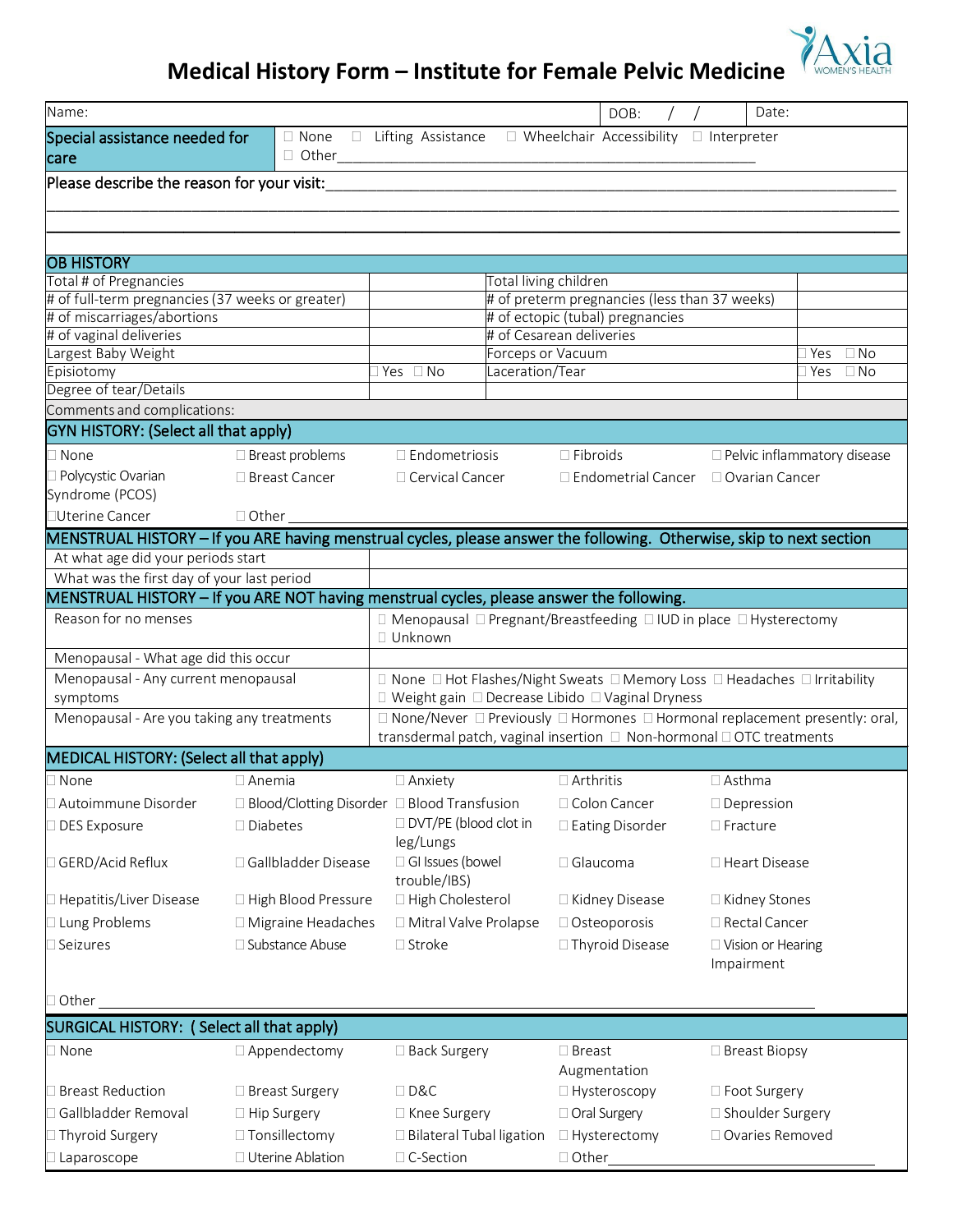| CURRENT MEDICATIONS: List all current prescriptions and over-the-counter medications including dose and frequency |                                                                       |                     |                    |                            |                                             |                        |                                                                               |                                  |        |        |
|-------------------------------------------------------------------------------------------------------------------|-----------------------------------------------------------------------|---------------------|--------------------|----------------------------|---------------------------------------------|------------------------|-------------------------------------------------------------------------------|----------------------------------|--------|--------|
|                                                                                                                   |                                                                       |                     |                    |                            |                                             |                        |                                                                               |                                  |        |        |
|                                                                                                                   |                                                                       |                     |                    |                            |                                             |                        |                                                                               |                                  |        |        |
|                                                                                                                   |                                                                       |                     |                    |                            |                                             |                        |                                                                               |                                  |        |        |
|                                                                                                                   |                                                                       |                     |                    |                            |                                             |                        |                                                                               |                                  |        |        |
|                                                                                                                   |                                                                       |                     |                    |                            |                                             |                        |                                                                               |                                  |        |        |
|                                                                                                                   |                                                                       |                     |                    |                            |                                             |                        |                                                                               |                                  |        |        |
| <b>ALLERGIES:</b>                                                                                                 |                                                                       |                     |                    |                            |                                             |                        |                                                                               |                                  |        |        |
| □ No Known Allergies                                                                                              | □ Adhesive Tape                                                       |                     |                    | $\Box$ Cephalosporins      |                                             | $\Box$ Codeine         |                                                                               | $\Box$ Erythromycin              |        |        |
| $\Box$ Iodine                                                                                                     | $\Box$ Latex                                                          |                     | $\Box$ Lidocaine   |                            |                                             | $\Box$ Demerol         | $\Box$ Morphine                                                               |                                  |        |        |
| □ NSAIDS (Advil, Aleve)                                                                                           | $\Box$ Penicillin                                                     |                     | $\Box$ Salicylates |                            |                                             | $\square$ Succinimides |                                                                               | $\square$ Sulfa                  |        |        |
| $\Box$ Tetracyclines                                                                                              | □ Pertussis Vaccine                                                   |                     |                    | $\Box$ Other $\_\_$        |                                             |                        |                                                                               |                                  |        |        |
|                                                                                                                   |                                                                       |                     |                    |                            |                                             |                        |                                                                               |                                  |        |        |
|                                                                                                                   |                                                                       |                     |                    |                            |                                             |                        |                                                                               |                                  |        |        |
| Food Allergies:                                                                                                   | $\Box$ None                                                           |                     | $\square$ Eggs     |                            |                                             | $\Box$ Dairy           |                                                                               | $\Box$ Nuts                      |        |        |
|                                                                                                                   | $\Box$ Shellfish                                                      |                     | $\Box$ Gluten      |                            |                                             |                        | $\Box$ Other $\Box$                                                           |                                  |        |        |
| HEALTH MAINTENANCE: answer all that apply with Date and Results                                                   |                                                                       |                     |                    |                            |                                             |                        |                                                                               |                                  |        |        |
| Last Pap Smear                                                                                                    |                                                                       |                     |                    |                            |                                             |                        |                                                                               |                                  |        |        |
| Last HPV Test                                                                                                     |                                                                       |                     |                    |                            |                                             |                        |                                                                               |                                  |        |        |
| History of abnormal pap                                                                                           |                                                                       | $\Box$ None         |                    | $\Box$ Yes                 |                                             |                        |                                                                               |                                  |        |        |
| If yes, indicate treatment                                                                                        |                                                                       | $\Box$ No treatment |                    | $\Box$ Freezing            |                                             |                        | $\Box$ LEEP/cone                                                              | $\Box$ Laser                     |        |        |
| Last Routine Screening Labs                                                                                       |                                                                       |                     |                    |                            |                                             |                        |                                                                               |                                  |        |        |
| Last Mammogram                                                                                                    |                                                                       |                     |                    |                            |                                             |                        |                                                                               |                                  |        |        |
| Last Colonoscopy                                                                                                  |                                                                       |                     |                    |                            |                                             |                        |                                                                               |                                  |        |        |
| FAMILY HISTORY: Please check all that apply                                                                       |                                                                       |                     |                    |                            |                                             |                        |                                                                               | □ Family history unknown/adopted |        |        |
| <b>Medical Condition</b>                                                                                          |                                                                       |                     | Mother             | Father                     | Sibling                                     | Child                  | Mat GM                                                                        | Mat GF                           | Pat GM | Pat GF |
| <b>Bleeding Disorder</b>                                                                                          |                                                                       |                     |                    |                            |                                             |                        |                                                                               |                                  |        |        |
| <b>Heart Disease</b>                                                                                              |                                                                       |                     |                    |                            |                                             |                        |                                                                               |                                  |        |        |
| Diabetes                                                                                                          |                                                                       |                     |                    |                            |                                             |                        |                                                                               |                                  |        |        |
| Hypertension                                                                                                      |                                                                       |                     |                    |                            |                                             |                        |                                                                               |                                  |        |        |
| <b>Breast Cancer</b><br>Ovarian Cancer                                                                            |                                                                       |                     |                    |                            |                                             |                        |                                                                               |                                  |        |        |
| Colon Cancer                                                                                                      |                                                                       |                     |                    |                            |                                             |                        |                                                                               |                                  |        |        |
| Uterine Cancer                                                                                                    |                                                                       |                     |                    |                            |                                             |                        |                                                                               |                                  |        |        |
| Stroke                                                                                                            |                                                                       |                     |                    |                            |                                             |                        |                                                                               |                                  |        |        |
| Thyroid Disorder                                                                                                  |                                                                       |                     |                    |                            |                                             |                        |                                                                               |                                  |        |        |
| Osteoporosis                                                                                                      |                                                                       |                     |                    |                            |                                             |                        |                                                                               |                                  |        |        |
| Auto Immune Disorders                                                                                             |                                                                       |                     |                    |                            |                                             |                        |                                                                               |                                  |        |        |
| Mental Illness                                                                                                    |                                                                       |                     |                    |                            |                                             |                        |                                                                               |                                  |        |        |
| Other                                                                                                             |                                                                       |                     |                    |                            |                                             |                        |                                                                               |                                  |        |        |
| <b>SOCIAL HISTORY</b>                                                                                             |                                                                       |                     |                    |                            |                                             |                        |                                                                               |                                  |        |        |
| Tobacco/Smoking                                                                                                   |                                                                       |                     |                    |                            |                                             |                        |                                                                               |                                  |        |        |
| Do you now or have you ever smoked or used                                                                        |                                                                       |                     |                    |                            | $\Box$ Yes $\Box$ No (Skip to next section) |                        |                                                                               |                                  |        |        |
| tobacco products?                                                                                                 |                                                                       |                     |                    |                            |                                             |                        |                                                                               |                                  |        |        |
| Age you started smoking                                                                                           |                                                                       |                     |                    |                            |                                             |                        |                                                                               |                                  |        |        |
| Type of Product                                                                                                   |                                                                       |                     |                    |                            |                                             |                        | □ Cigarettes □ e-cigarette □ Vape □ Chewing tobacco                           |                                  |        |        |
| Amount of Use<br>$\Box$ Daily $\Box$ Some days but not every day                                                  |                                                                       |                     |                    |                            |                                             |                        |                                                                               |                                  |        |        |
|                                                                                                                   | □ 5 or less/day □ 6-10/day □ 11-20/day □ 21-30/day □ more than 31/day |                     |                    |                            |                                             |                        |                                                                               |                                  |        |        |
| Former Smoker - Age you stopped                                                                                   |                                                                       |                     |                    |                            |                                             |                        |                                                                               |                                  |        |        |
| Alcohol                                                                                                           |                                                                       |                     |                    |                            |                                             |                        |                                                                               |                                  |        |        |
| Have you had a drink containing alcohol in the<br>last year?                                                      | $\Box$ Yes $\Box$ No (Skip to next section)                           |                     |                    |                            |                                             |                        |                                                                               |                                  |        |        |
| How often did you have a drink containing                                                                         |                                                                       |                     |                    |                            |                                             |                        | $\Box$ Less than monthly $\Box$ 2-4 times per month $\Box$ 2-3 times per week |                                  |        |        |
| alcohol in the last year                                                                                          |                                                                       |                     |                    | □ 4 or more times per week |                                             |                        |                                                                               |                                  |        |        |
| Patient Name                                                                                                      |                                                                       |                     |                    |                            |                                             |                        | Date of Birth <b>Exercise 20</b>                                              |                                  |        |        |
| Reviewed by _____                                                                                                 |                                                                       |                     |                    | on                         |                                             |                        |                                                                               |                                  |        |        |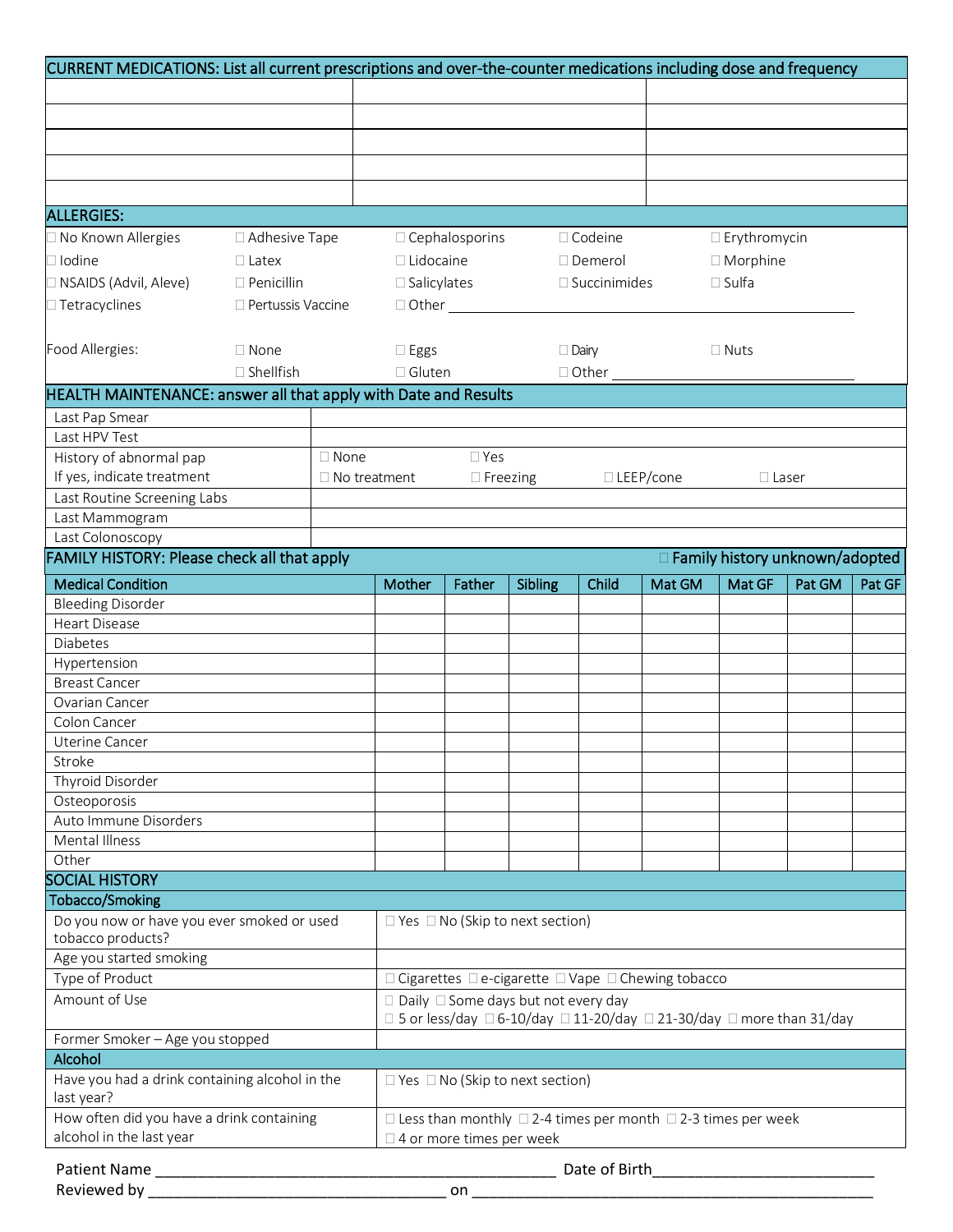| <b>Recreational Drugs</b>                                                                 |                                                                                                          |  |  |  |  |  |  |
|-------------------------------------------------------------------------------------------|----------------------------------------------------------------------------------------------------------|--|--|--|--|--|--|
| Have you ever used any recreational drugs                                                 | $\Box$ Yes $\Box$ No (Skip to next section)                                                              |  |  |  |  |  |  |
| Type of Use                                                                               | □ Marijuana □ Heroin □ Cocaine □ Crack □ Methamphetamine □ Opiates                                       |  |  |  |  |  |  |
|                                                                                           | □ Ecstasy □ LSD □ PCP □ Ketamine □ Other                                                                 |  |  |  |  |  |  |
| How long since you last used                                                              |                                                                                                          |  |  |  |  |  |  |
| How often do you use                                                                      |                                                                                                          |  |  |  |  |  |  |
| Are you interested in a treatment program                                                 | $\Box$ Yes $\Box$ No $\Box$ Unsure                                                                       |  |  |  |  |  |  |
| Other                                                                                     |                                                                                                          |  |  |  |  |  |  |
| Would you object to blood products in the event                                           | $\Box$ Yes $\Box$ No                                                                                     |  |  |  |  |  |  |
| of an emergency?                                                                          |                                                                                                          |  |  |  |  |  |  |
| Review of Systems: Please indicate if you have had or currently have any of the following |                                                                                                          |  |  |  |  |  |  |
| Constitutional:<br>Weight change<br>$\Box$ Yes<br>$\Box$ No                               | Fatigue<br>$\Box$ No<br>$\square$ Yes                                                                    |  |  |  |  |  |  |
| Visions changes<br>$\Box$ Yes<br>$\Box$ No<br>Eyes:                                       | Glaucoma<br>Cataracts<br>$\Box$ Yes<br>$\Box$ No<br>$\Box$ Yes<br>$\Box$ No                              |  |  |  |  |  |  |
| Ears/Nose/Mouth/Throat:<br>Ulcers<br>$\Box$ Yes<br>$\Box$ No                              | URI (upper respiratory<br>$\Box$ No<br>$\Box$ Yes                                                        |  |  |  |  |  |  |
|                                                                                           | infection                                                                                                |  |  |  |  |  |  |
| Cardiovascular:<br><b>Heart Conditions</b><br>$\Box$ No<br>$\exists$ Yes                  | Orthopnea (difficulty<br>DOE (difficulty breathing<br>$\Box$ Yes<br>$\Box$ No<br>$\Box$ Yes<br>$\Box$ No |  |  |  |  |  |  |
|                                                                                           | breathing while lying down)<br>on exertion)                                                              |  |  |  |  |  |  |
| Shortness of Breath<br>Respiratory:<br>Yes                                                | $\Box$ No Wheezing<br>$\Box$ No<br>$\Box$ Yes                                                            |  |  |  |  |  |  |
| Gastrointestinal: Nausea/Vomiting<br>Yes<br>$\Box$ No                                     | Diarrhea<br><b>Bloody Stool</b><br>$\Box$ No<br>$\square$ Yes<br>$\Box$ No<br>$\square$ Yes              |  |  |  |  |  |  |
| Musculoskeletal:<br>Weakness<br>$\neg$ Yes<br>$\Box$ No                                   |                                                                                                          |  |  |  |  |  |  |
| Skin:<br>Rash<br>$\sqcap$ Yes<br>$\Box$ No                                                |                                                                                                          |  |  |  |  |  |  |
| Neurologic:<br>Seizures<br>Yes                                                            | $\Box$ No Syncope (fainting)<br>$\Box$ Yes<br>$\Box$ No<br>Neuropathy<br>$\Box$ Yes<br>$\Box$ No         |  |  |  |  |  |  |
| Psychiatric:<br>Depression<br>Yes                                                         | □ No Anxiety<br>$\square$ Yes<br>$\Box$ No                                                               |  |  |  |  |  |  |
| Hot flashes<br>Endocrine:<br>Yes<br>$\Box$ No                                             | Diabetes<br>Thyroid<br>$\Box$ No<br>$\Box$ Yes<br>$\Box$ No<br>$\Box$ Yes                                |  |  |  |  |  |  |
| Hematologic:<br>Easy bruising<br>$\exists$ Yes<br>$\Box$ No                               | Adenopathy (swollen<br>Bleeding<br>$\Box$ No<br>$\Box$ Yes<br>$\Box$ No<br>$\Box$ Yes<br>glands)         |  |  |  |  |  |  |
| Allergic:<br>Yes<br>Seasonal                                                              | □ No Animal Dander/Foods<br>$\Box$ No<br>$\Box$ Yes                                                      |  |  |  |  |  |  |
| Other:                                                                                    |                                                                                                          |  |  |  |  |  |  |

| Patient Name |    | Date of Birth |
|--------------|----|---------------|
| Reviewed by  | on |               |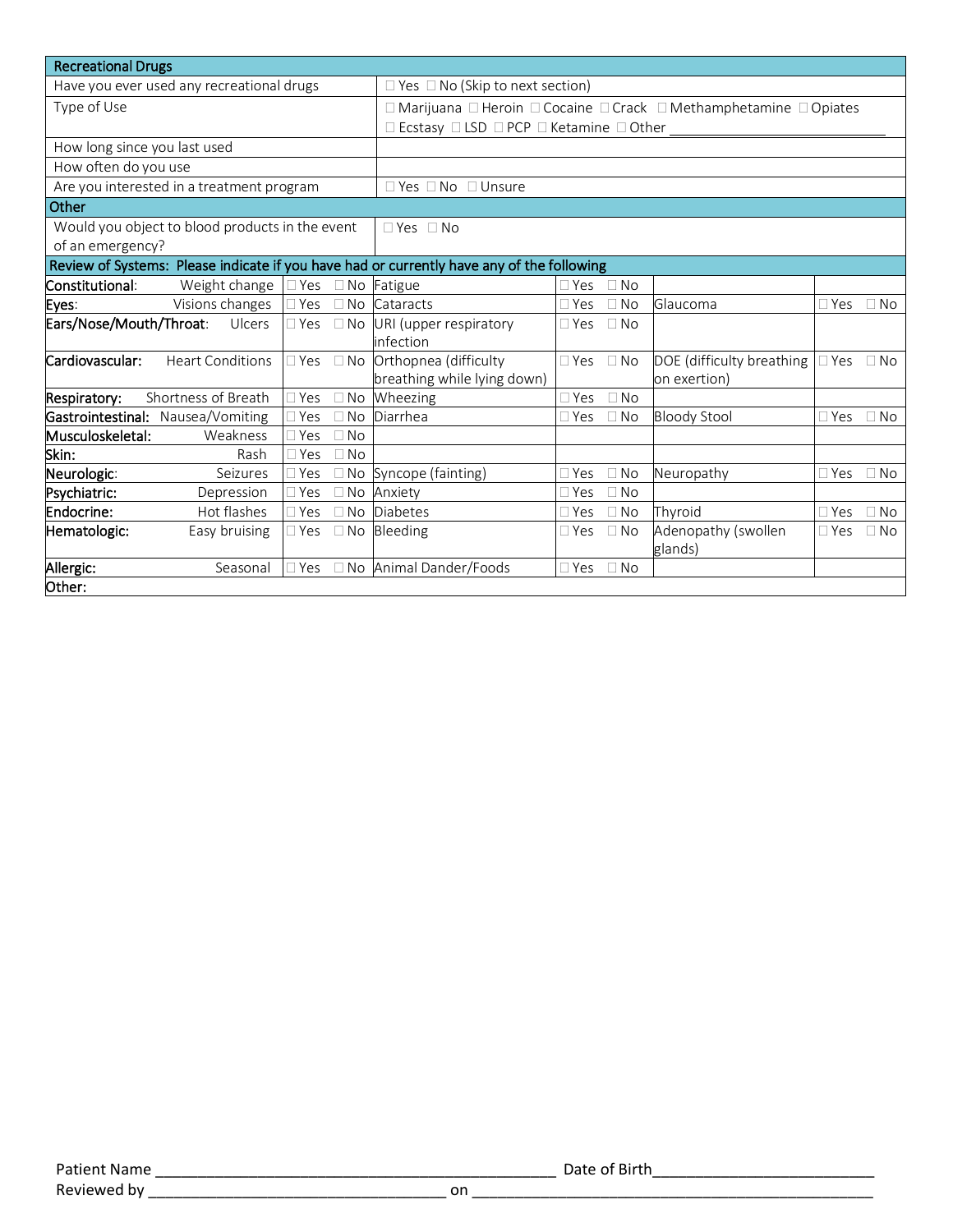# **Pelvic Floor Distress Inventory**

Please answer each question by checking the best response. While answering these questions, please consider your symptoms over the last 3 months. We realize that you may not be having problems in some of these areas but please fill out all forms as completely as possible.

#### Urinary Distress Inventory 6 (UDI-6)

| Do you experience, and, if so, how much are you bothered by               | Not at all | Somewhat | Moderately | Quite a bit |
|---------------------------------------------------------------------------|------------|----------|------------|-------------|
| Frequent urination                                                        |            |          |            |             |
| Urine leakage associated with a feeling of urgency (a strong sensation of |            |          |            |             |
| needing to go to the bathroom)                                            |            |          |            |             |
| Urine leakage related to coughing, sneezing, or laughing                  |            |          |            |             |
| Small amounts of urine leakage (drops)                                    |            |          |            |             |
| Difficulty emptying your bladder                                          |            |          |            |             |
| Pain or discomfort in the lower abdomen or genital region                 |            |          |            |             |

### Colorectal-Anal Distress Inventory 8 (CRADI-8)

| Do you experience, and, if so, how much are you bothered by                | Not at all | Somewhat | Moderately | Quite a bit |
|----------------------------------------------------------------------------|------------|----------|------------|-------------|
| Feel you need to strain too hard to have a bowel movement                  |            |          |            |             |
| Feel you have not completely emptied your bowel at the end of a bowel      |            |          |            |             |
| movement                                                                   |            |          |            |             |
| Lose stool beyond your control if your stool is well formed                |            |          |            |             |
| Lose stool beyond your control if your stool is loose                      |            |          |            |             |
| Lose gas from rectum beyond your control                                   |            |          |            |             |
| Pain when you pass your stool                                              |            |          |            |             |
| A strong sense of urgency and have to rush to the bathroom to have a bowel |            |          |            |             |
| movement                                                                   |            |          |            |             |
| Part of your bowel passing through the rectum and bulge outside during or  |            |          |            |             |
| after a bowel movement                                                     |            |          |            |             |

#### Pelvic Organ Prolapse Distress Inventory 6 (POPDI-6)

| Do you experience, and, if so, how much are you bothered by                     | Not at all | Somewhat | Moderately | Quite a bit |
|---------------------------------------------------------------------------------|------------|----------|------------|-------------|
| Pressure in the lower abdomen                                                   |            |          |            |             |
| Heaviness or dullness in the pelvic area                                        |            |          |            |             |
| A bulge or something falling out that you can see or feel in your vaginal area  |            |          |            |             |
| The need to push on the vagina or around the rectum to have or complete a       |            |          |            |             |
| bowel movement                                                                  |            |          |            |             |
| A feeling of incomplete bladder emptying                                        |            |          |            |             |
| The need to push up on the bulge in the vaginal area with your fingers to start |            |          |            |             |
| or complete urination                                                           |            |          |            |             |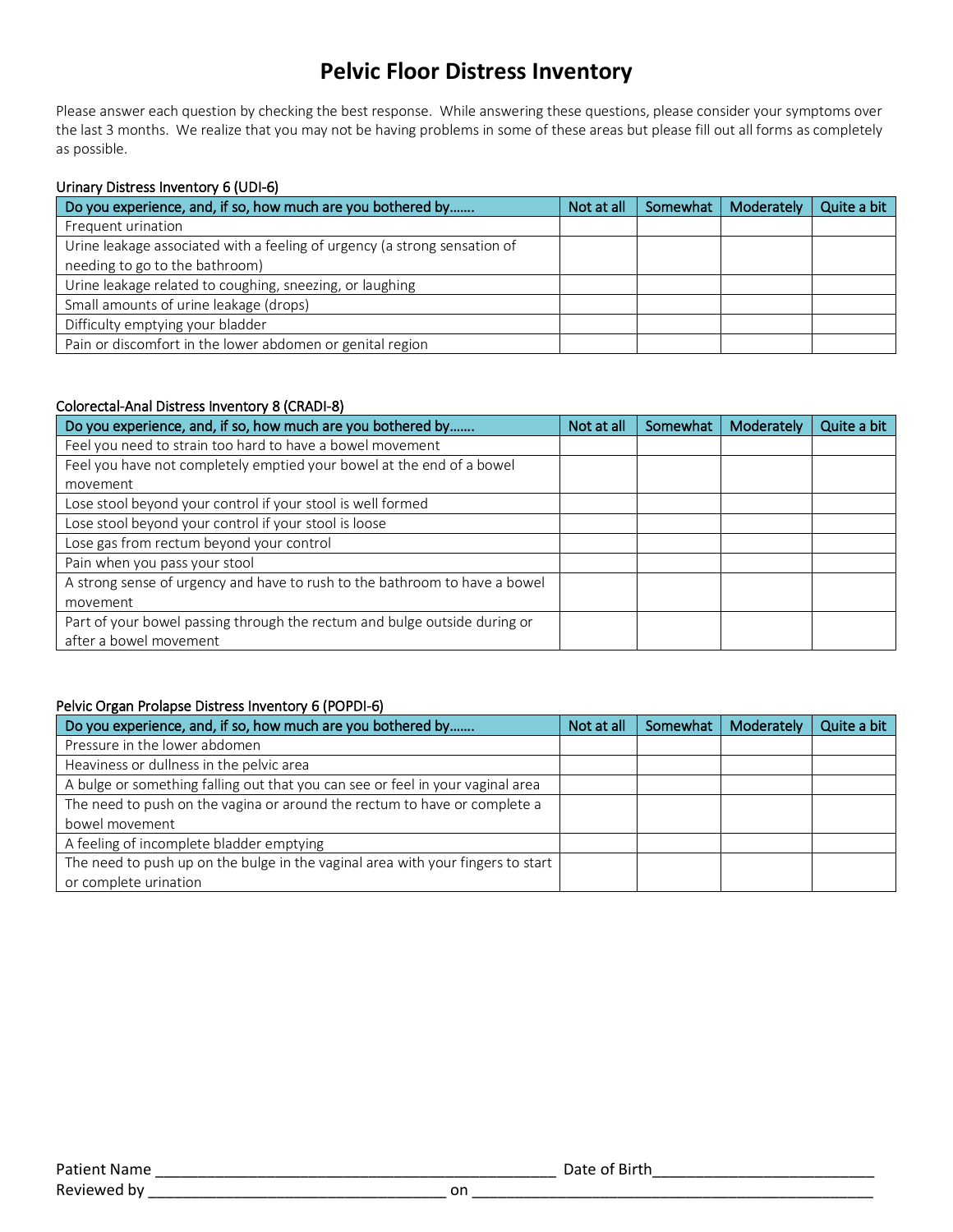# **Pelvic Floor Impact Questionnaire**

Instructions: Some women find that bladder, bowel, or vaginal symptoms affect their activities, relationships, and feelin0gs. For each question place an X in the response that best describes how much your activities, relationships, or feelings have been affected by your bladder, bowel, or vaginal symptoms or conditions over the last 3 months. Please make sure you mark an answer in all 3 columns for each question.

|    | How do symptoms or conditions relate to the following <sup>®®®</sup><br>Usually affect your - | <b>Bladder or</b><br>Urine | <b>Bowel or</b><br>Rectum | Vagina or<br>Pelvis |
|----|-----------------------------------------------------------------------------------------------|----------------------------|---------------------------|---------------------|
| 1. | Ability to do household chores (cooking, house cleaning, laundry)?                            | $\Box$ Not at all          | $\Box$ Not at all         | $\Box$ Not at all   |
|    |                                                                                               | $\Box$ Somewhat            | $\Box$ Somewhat           | □ Somewhat          |
|    |                                                                                               | □ Moderately               | □ Moderately              | □ Moderately        |
|    |                                                                                               | $\Box$ Quite a bit         | $\Box$ Quite a bit        | $\Box$ Quite a bit  |
| 2. | Ability to do physical activities such as walking, swimming, or other                         | $\Box$ Not at all          | $\Box$ Not at all         | $\Box$ Not at all   |
|    | exercise?                                                                                     | $\Box$ Somewhat            | $\Box$ Somewhat           | $\Box$ Somewhat     |
|    |                                                                                               | □ Moderately               | □ Moderately              | □ Moderately        |
|    |                                                                                               | $\Box$ Quite a bit         | $\Box$ Quite a bit        | $\Box$ Quite a bit  |
| 3. | Entertainment activities such as going to a movie or concert?                                 | $\Box$ Not at all          | $\Box$ Not at all         | $\Box$ Not at all   |
|    |                                                                                               | $\Box$ Somewhat            | $\Box$ Somewhat           | □ Somewhat          |
|    |                                                                                               | □ Moderately               | □ Moderately              | □ Moderately        |
|    |                                                                                               | $\Box$ Quite a bit         | $\Box$ Quite a bit        | Quite a bit         |
| 4. | Ability to travel by car or bus for a distance greater than 30 minutes away                   | $\Box$ Not at all          | $\Box$ Not at all         | $\Box$ Not at all   |
|    | from home?                                                                                    | $\Box$ Somewhat            | $\Box$ Somewhat           | □ Somewhat          |
|    |                                                                                               | □ Moderately               | □ Moderately              | □ Moderately        |
|    |                                                                                               | $\Box$ Quite a bit         | Quite a bit               | Quite a bit         |
| 5. | Participating in social activities outside of your home?                                      | $\Box$ Not at all          | $\Box$ Not at all         | $\Box$ Not at all   |
|    |                                                                                               | $\Box$ Somewhat            | $\Box$ Somewhat           | □ Somewhat          |
|    |                                                                                               | □ Moderately               | □ Moderately              | □ Moderately        |
|    |                                                                                               | $\Box$ Quite a bit         | $\Box$ Quite a bit        | Quite a bit         |
| 6. | Emotional health (nervousness, depression, etc.)?                                             | $\Box$ Not at all          | $\Box$ Not at all         | $\Box$ Not at all   |
|    |                                                                                               | $\Box$ Somewhat            | $\Box$ Somewhat           | □ Somewhat          |
|    |                                                                                               | □ Moderately               | □ Moderately              | □ Moderately        |
|    |                                                                                               | $\Box$ Quite a bit         | $\Box$ Quite a bit        | Quite a bit         |
| 7. | Feeling frustrated?                                                                           | $\Box$ Not at all          | $\Box$ Not at all         | $\Box$ Not at all   |
|    |                                                                                               | $\Box$ Somewhat            | □ Somewhat                | □ Somewhat          |
|    |                                                                                               | □ Moderately               | □ Moderately              | □ Moderately        |
|    |                                                                                               | $\Box$ Quite a bit         | $\Box$ Quite a bit        | Quite a bit         |